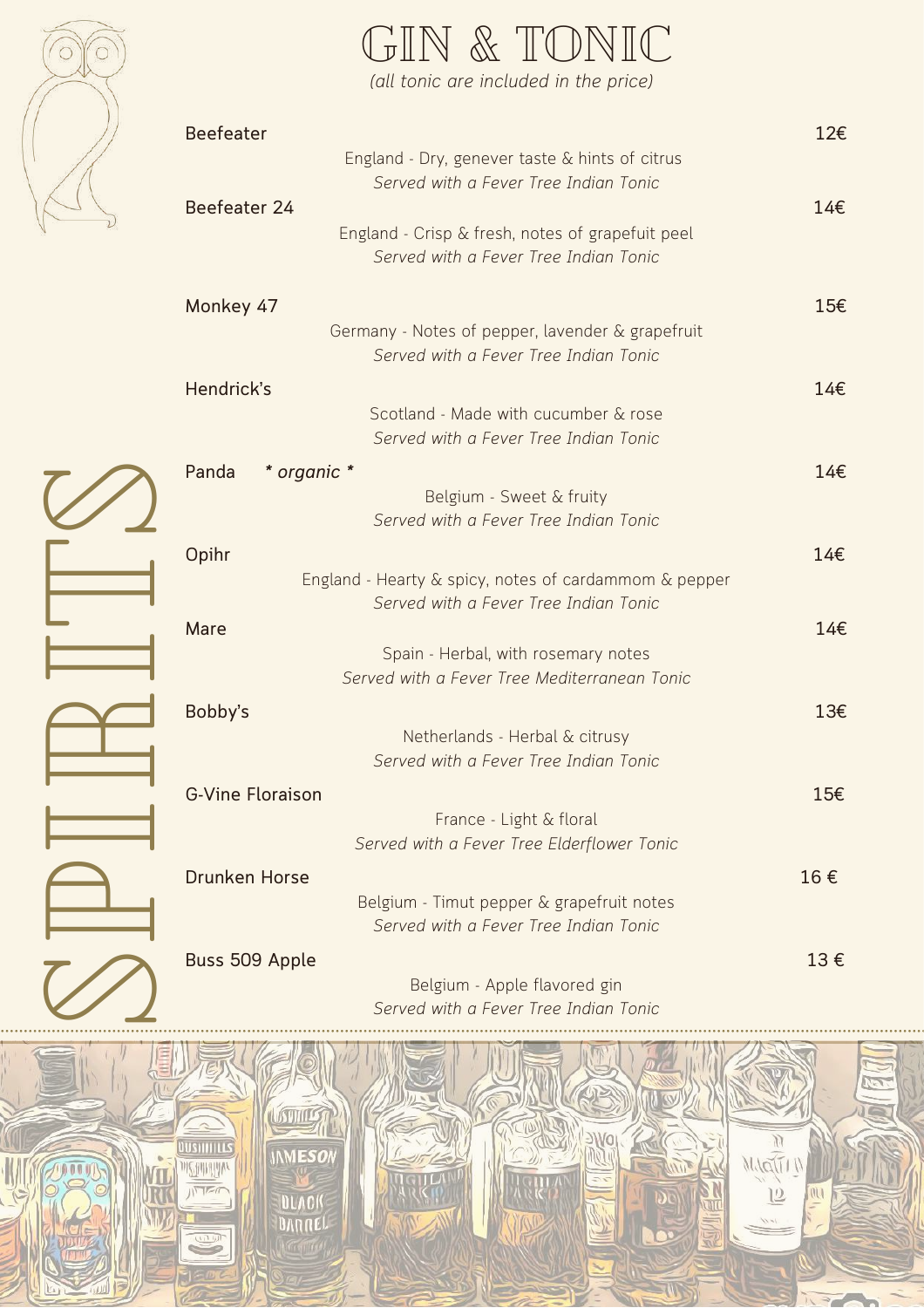| <b>Buss 509 Raspberry</b>                                                                                 | 13€ |  |
|-----------------------------------------------------------------------------------------------------------|-----|--|
| Belgium - Made with fresh raspberries                                                                     |     |  |
| Served with a Fever Tree Indian Tonic<br>Ki No Bi                                                         | 16€ |  |
| Japan - Herbal, with notes of yuzu citrus<br>Served with a Fever Tree Indian Tonic                        |     |  |
| Nikka Coffey Gin                                                                                          | 15€ |  |
| Japan - Dry, with strong notes of citrus and a floral aftertaste<br>Served with a Fever Tree Indian Tonic |     |  |
| <b>Gem Blue</b>                                                                                           | 15€ |  |
| Belgium - Crisp, made with lime & cucumber                                                                |     |  |
| Served with a Fever Tree Indian Tonic                                                                     |     |  |
| <b>Tanqueray 10</b>                                                                                       | 14€ |  |
| England - Dry, citrus notes                                                                               |     |  |
| Served with a Fever Tree Indian Tonic                                                                     |     |  |
| London n°3                                                                                                | 14€ |  |
| England - Dry, crisp, citrusy & slightly peppery<br>Served with a Fever Tree Indian Tonic                 |     |  |
|                                                                                                           |     |  |
| Sipsmith                                                                                                  | 14€ |  |
| England - Dry, juniper forward<br>Served with a Fever Tree Indian Tonic                                   |     |  |
|                                                                                                           |     |  |
| Plymouth                                                                                                  | 14€ |  |
| England - Dry, juniper forward<br>Served with a Fever Tree Indian Tonic                                   |     |  |
|                                                                                                           |     |  |
| <b>Citadelle</b>                                                                                          | 14€ |  |
| France - Fresh, notes of lemon                                                                            |     |  |
| Served with a Fever Tree Indian Tonic                                                                     |     |  |
| <b>Citadel - Wild Blossom Limited Edition</b>                                                             | 17€ |  |
| France - Made with cherry blossom & infused in wild cherry wood<br>Served with a Fever Tree Indian Tonic  |     |  |
| Copperhead                                                                                                | 15€ |  |
| Belgium - Peppery, notes of orange peel<br>Served with a Fever Tree Indian Tonic                          |     |  |
| Sloe Gin Monkey 47                                                                                        | 14€ |  |
| Served with a Fever Tree Indian Tonic                                                                     |     |  |
| Botaniets * Alcohol free *                                                                                | 10€ |  |
| Belgium - Regular or Ginger & Yuzu flavor                                                                 |     |  |
| Carvad with a Equar Trao Indian Tonic                                                                     |     |  |

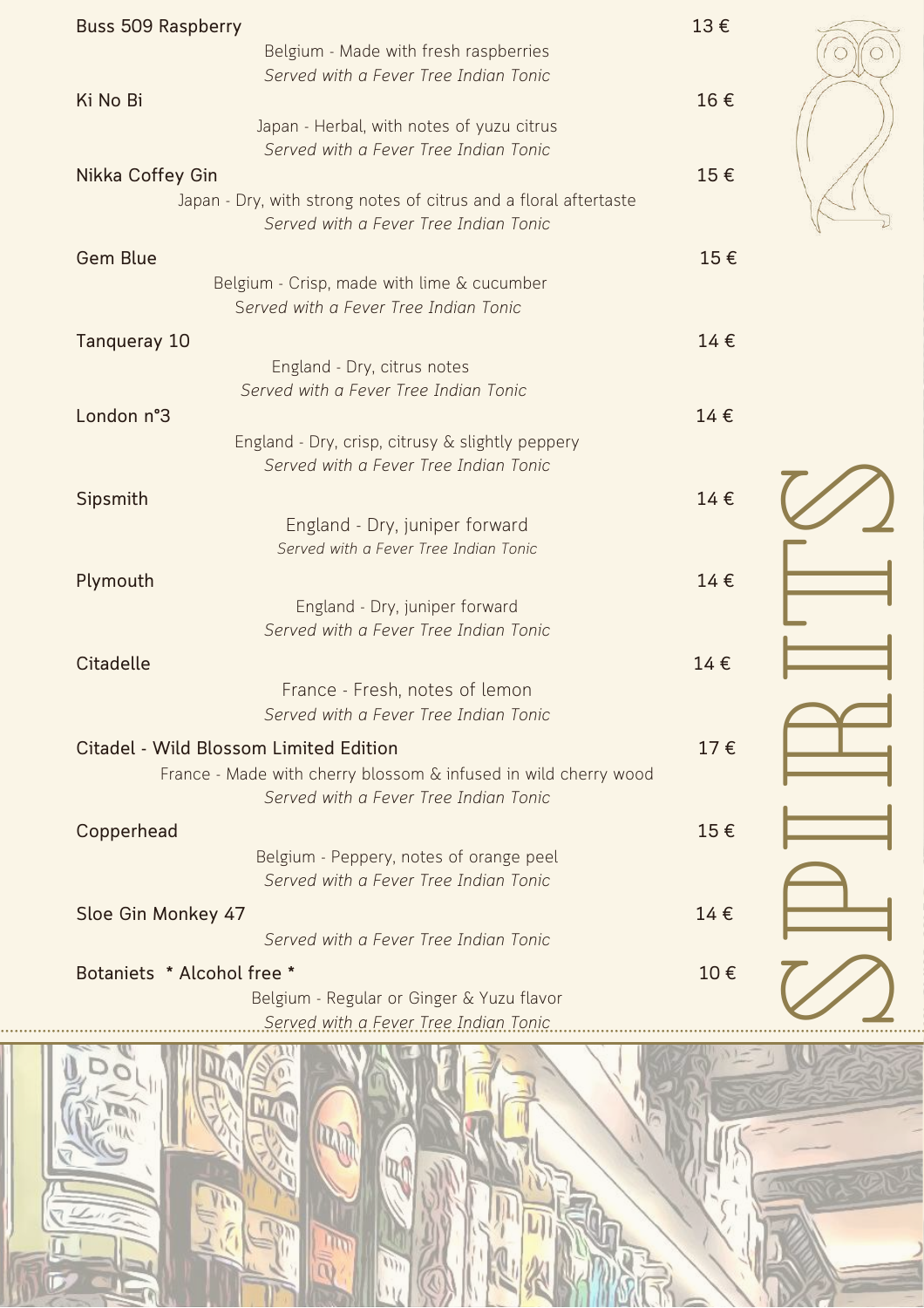

## WHISKIES

#### **S c o t c h** <u>Blended</u>

|                         | Glass / shot |
|-------------------------|--------------|
| The Famous Grouse       | 11€ / 5€     |
| Naked Grouse            | $12€$ / 5€   |
| Monkey Shoulder         | 14€ / 7€     |
| Pig's Nose              | $12€$ / 5€   |
| Dewar's White Label     | 11€ / 5€     |
| Dewar's 18              | 15€          |
| Single malt             |              |
| Highland                |              |
| Highland Park 10        | 13€          |
| Highland Park 12        | 14€          |
| Oban 14                 | 14€          |
| Macallan 12 Triple Cask | 19€          |
| Aberlour 18             | 19€          |
|                         |              |
| <b>Skye</b>             |              |
| Talisker 10             | 13€          |
| Islay                   |              |
| Laphroaig 10            | 14€          |
| Caol Ila 12             | 15€          |
| Lagavulin 16            | 16€          |
|                         |              |
| Irish                   |              |
|                         | Glass / shot |
| Jameson                 | 12€ / 5€     |
| Jameson Black Barrel    | 13€          |
| <b>Bushmills</b>        | 11€ / 5€     |
|                         |              |
|                         |              |
|                         |              |
|                         |              |

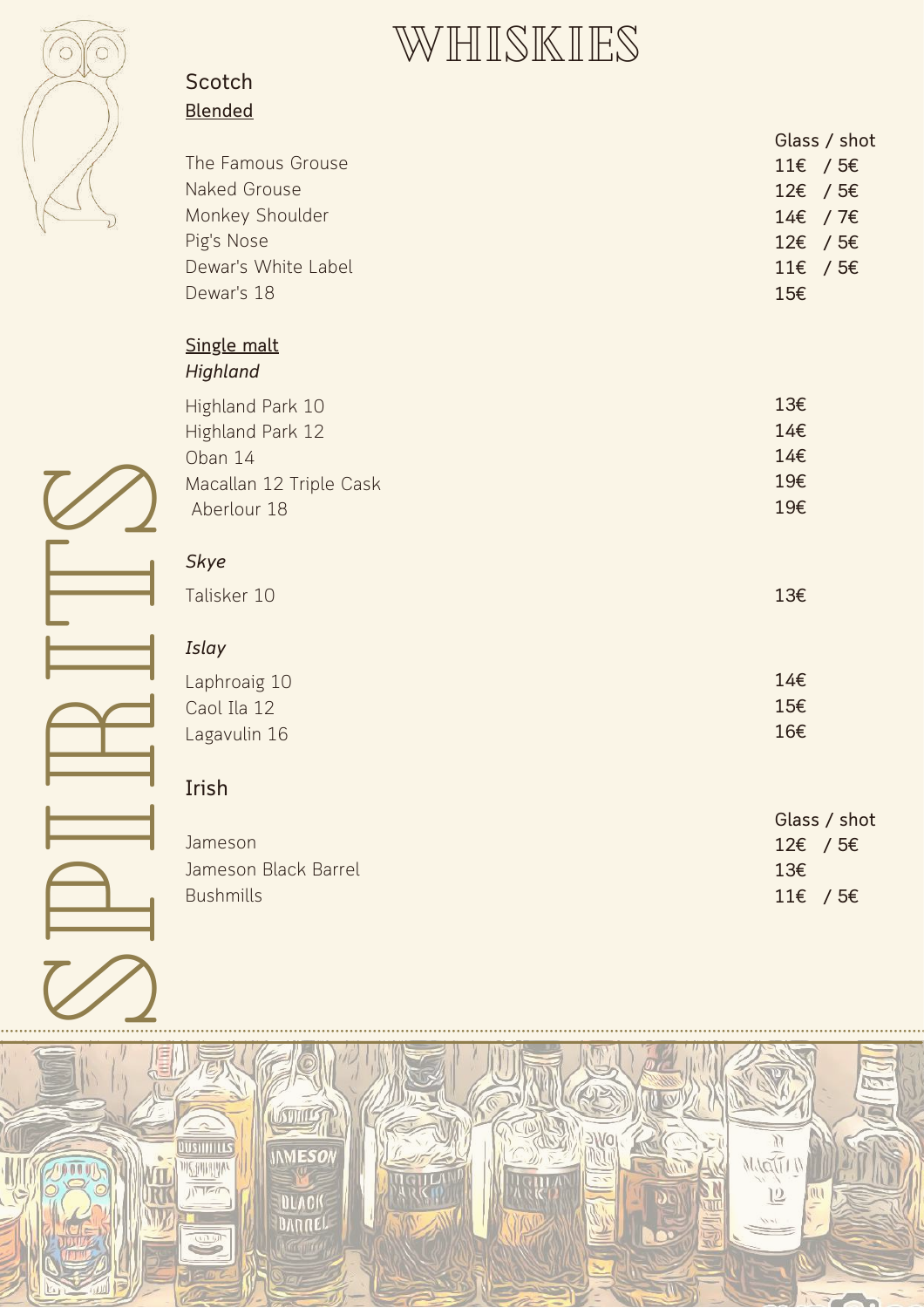| <b>Bourbon</b>         | Glass. / shot                | O             |
|------------------------|------------------------------|---------------|
| Jim Beam               | $11 \text{ E} / 5 \text{ E}$ |               |
| Wild Turkey            | $12 \epsilon / 5 \epsilon$   |               |
| <b>Buffalo Trace</b>   | $13 \in$                     |               |
| <b>Bulleit bourbon</b> | $12 \epsilon / 5 \epsilon$   |               |
| Woodford Reserve       | $13 \in$                     |               |
| Maker's Mark           | $13 \in$                     |               |
| Knob Creek             | $14 \in$                     |               |
| Horse with No Name     | 16€.                         |               |
| Rye whisky             |                              |               |
| <b>Bulleit rye</b>     | 13€                          |               |
| Japanese whiskies      |                              |               |
|                        |                              |               |
| Nikka from the barrel  | $14 \in$<br>$12 \in$         |               |
| Toki                   |                              |               |
| Belgian whiskies       |                              |               |
| Belgian Owl            | $13 \in$                     |               |
|                        |                              |               |
|                        |                              |               |
|                        |                              |               |
|                        |                              |               |
|                        |                              |               |
|                        |                              |               |
|                        |                              | $\equiv$      |
|                        |                              |               |
|                        |                              |               |
|                        |                              | $\triangleq$  |
|                        |                              |               |
|                        |                              | $\mathcal{U}$ |
|                        |                              |               |

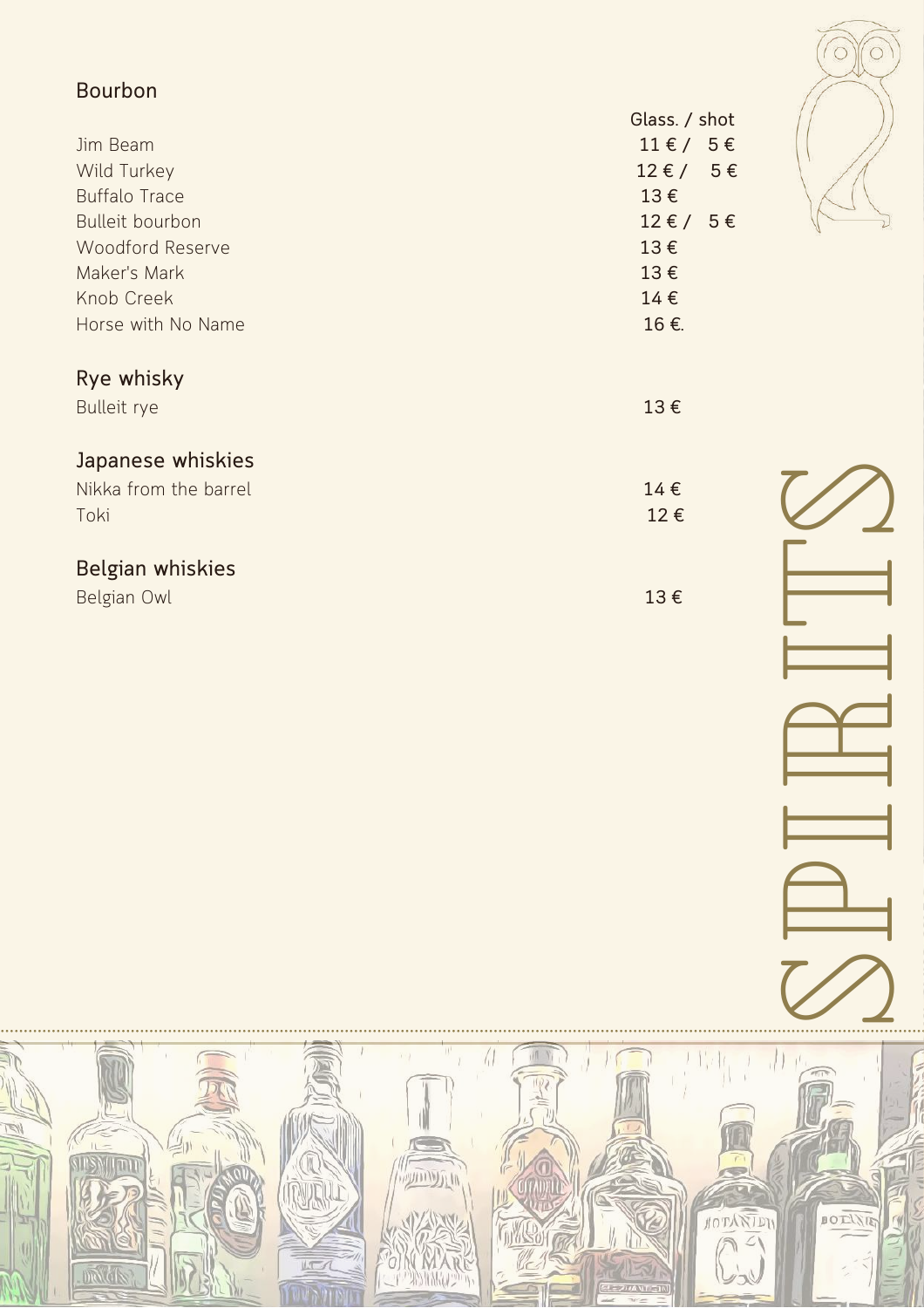

### **H a v a n a Clu b S ele c tio n**

| RHUMS |
|-------|
|-------|

|                                   |                            | Glass / shot |
|-----------------------------------|----------------------------|--------------|
| Havana Club 3 years               | $11€$ / 5€                 |              |
| Havana Club Especial              | $12€$ / 5€                 |              |
| Havana Club 7 years               | $13\epsilon$ /6 $\epsilon$ |              |
| Havana Club Selección de Maestros | 18€                        |              |

#### **Sin gle origin ru m s**

| Diplomatico Reserva Exclusiva - Venezuela | 15€      |
|-------------------------------------------|----------|
| Zacapa Solera 23 - Venezuela              | 16€      |
| Santa Teresa - Venezuela                  | 16€      |
| Gran Chaco * organic * - Paraguay         | 16€      |
| El Pasador de Oro XO - Guatemala          | 17€      |
| Brugal Gran Reserva - Dominican Republic  | 14€      |
| Rhum Damoiseau - Guadeloupe               | 14€      |
| Bacardi 10 years - Cuba                   | 16€      |
| Goslings Black Seal - Barbados            | 13€ / 5€ |
| The Real McCoy 12 - Barbados              | 19€      |
| Aged Bhrum - Belgium                      | 16€      |
|                                           |          |

| Bacardi 10 years - Cuba<br>Goslings Black Seal - Barbados<br>The Real McCoy 12 - Barbados<br>Aged Bhrum - Belgium                    | 16€<br>13€ / 5€<br>19€<br>16€      |
|--------------------------------------------------------------------------------------------------------------------------------------|------------------------------------|
| <b>Blended rums</b><br>Embargo Anejo Exquisito<br><b>Plantation 3 Stars</b><br><b>Plantation Pineapple</b><br>Mount Gay Black Barrel | 15€<br>12€ / 5€<br>14€ / 5€<br>16€ |
| Rhum agricole<br>Trois Rivières - Martinique<br>Trois Rivières Cuvée de l'Océan - Martinique<br>Maison La Mauny Ambré - Martinique   | 12€<br>13€<br>13€                  |
| CACHACA<br>Ypioca<br>Capucana<br>Abelha Silver * organic *                                                                           | 12€<br>12€<br>14€                  |

| <b>Rhum agricole</b>                         | 12€ |
|----------------------------------------------|-----|
| Trois Rivières - Martinique                  | 13€ |
| Trois Rivières Cuvée de l'Océan - Martinique | 13€ |
| Maison La Mauny Ambré - Martinique           |     |

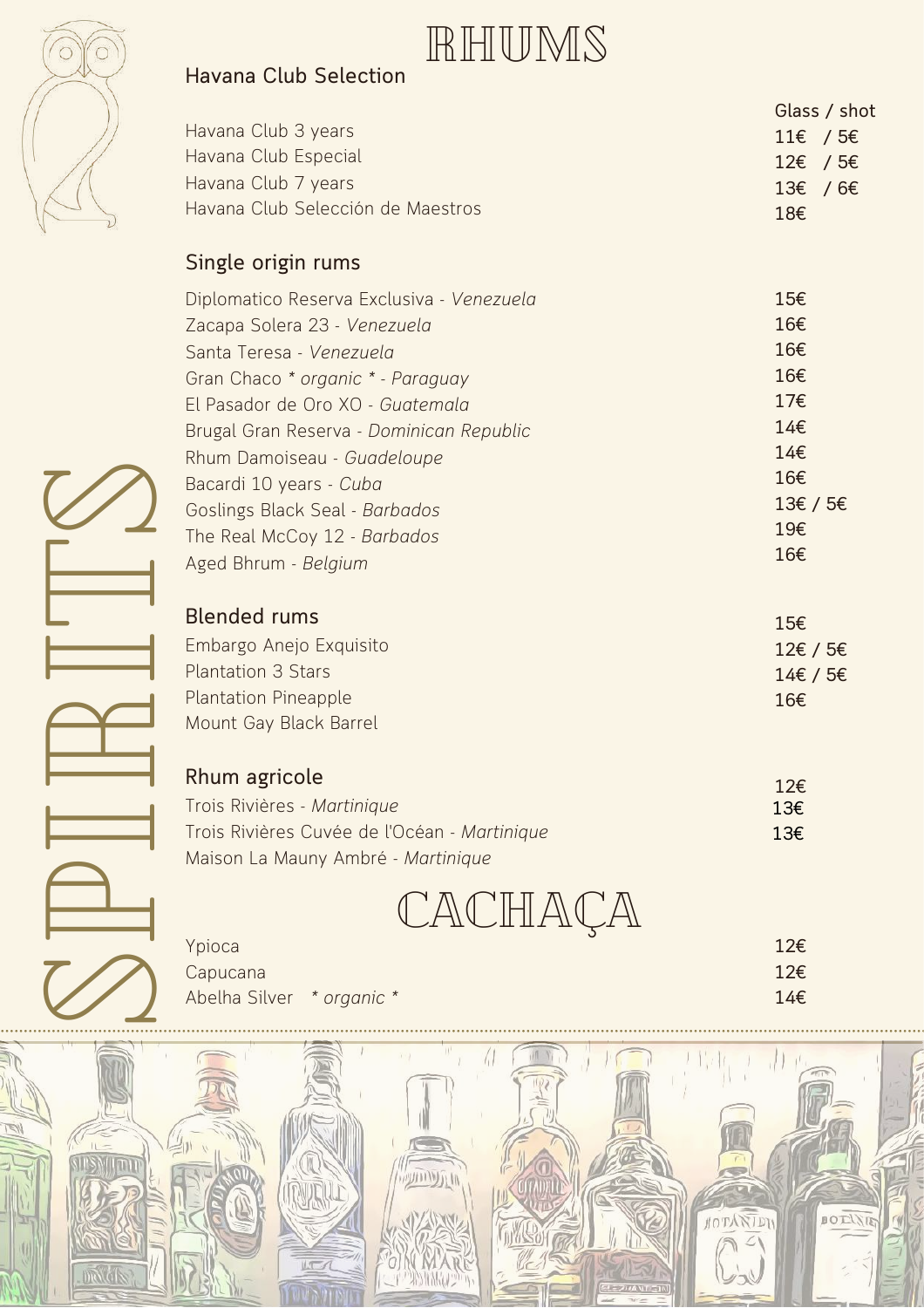# TEQUILA & MEZCAL

| Silver tequila               |                 |              |  |
|------------------------------|-----------------|--------------|--|
|                              |                 | Glass / shot |  |
| Olmeca Silver                |                 | 12€ / 5€     |  |
| Olmeca Altos                 |                 | 14€ / 7€     |  |
| Avion                        |                 | 15€ / 9€     |  |
| Aged tequila                 |                 |              |  |
| Olmeca Gold                  |                 | 14€ / 5€     |  |
| Rooster Rojo Reposado        |                 | 13€ / 6€     |  |
| Espolon Reposado             |                 | 15€ / 7€     |  |
| Patron Reposado              |                 | 17€ / 7€     |  |
| Casa Noble Anejo             | 19€             |              |  |
| Mezcal                       |                 |              |  |
| Nuestra Soledad              |                 | 14€ / 6€     |  |
| San Cosme                    |                 | 13€ / 6€     |  |
| Del Maguey - Vida            |                 | 15€ / 7€     |  |
| Koch - Maguey Espadin        |                 | 14€ / 6€     |  |
| Koch - Mexicano              |                 | 14€ / 6€     |  |
| Mezcales de Leyenda - Puebla |                 | 18€ / 7€     |  |
|                              |                 |              |  |
|                              | $11\varepsilon$ | /5€          |  |
| Absolut - Sweden             |                 | 16€ / 7€     |  |
| Absolut Elyx - Sweden        | $13\varepsilon$ | /5€          |  |
| Tito's - USA                 |                 | 15€ / 7€     |  |
| Belvedere - Poland           |                 | 17€ / 9€     |  |
| Beluga - Russia              | 14€             | /6€          |  |
| Stolichnaya - Russia         |                 | 12€ / 5€     |  |
| Partisan - Belarus           | 14€             |              |  |
| Potato vodka - Belgium       |                 |              |  |